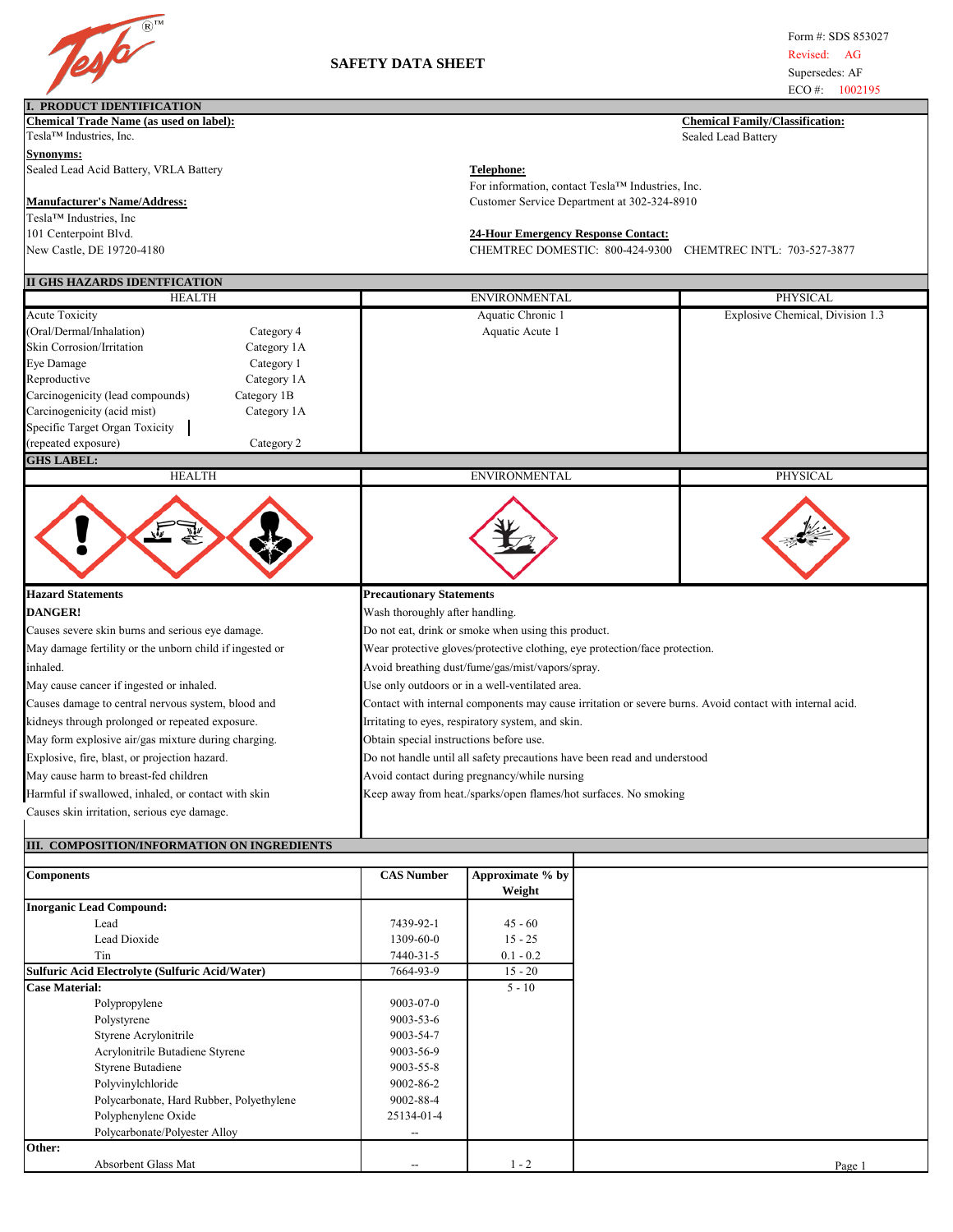

## **SAFETY DATA SHEET**

| Inorganic lead and sulfuric acid electrolyte are the primary components of every battery manufactured by Tesla™ Products. |                                                                                                                                                                                                                                                                                                                                |                                                       |                 |              |                            |               |
|---------------------------------------------------------------------------------------------------------------------------|--------------------------------------------------------------------------------------------------------------------------------------------------------------------------------------------------------------------------------------------------------------------------------------------------------------------------------|-------------------------------------------------------|-----------------|--------------|----------------------------|---------------|
|                                                                                                                           | There are no mercury or cadmium containing products present in batteries manufactured by Tesla™ Products.                                                                                                                                                                                                                      |                                                       |                 |              |                            |               |
| IV. FIRST AID MEASURES                                                                                                    |                                                                                                                                                                                                                                                                                                                                |                                                       |                 |              |                            |               |
| Inhalation:                                                                                                               | Sulfuric Acid: Remove to fresh air immediately. If breathing is difficult, give oxygen. Consult a physician                                                                                                                                                                                                                    |                                                       |                 |              |                            |               |
|                                                                                                                           | Lead: Remove from exposure, gargle, wash nose and lips; consult physician.                                                                                                                                                                                                                                                     |                                                       |                 |              |                            |               |
| <b>Ingestion:</b>                                                                                                         |                                                                                                                                                                                                                                                                                                                                |                                                       |                 |              |                            |               |
|                                                                                                                           | Sulfuric Acid: Give large quantities of water; do not induce vomiting or aspiration into the lungs may occur and can cause permanent injury or death;                                                                                                                                                                          |                                                       |                 |              |                            |               |
| consult a physician                                                                                                       |                                                                                                                                                                                                                                                                                                                                |                                                       |                 |              |                            |               |
|                                                                                                                           | Lead: Consult physician immediately.                                                                                                                                                                                                                                                                                           |                                                       |                 |              |                            |               |
| <u>Skin:</u>                                                                                                              |                                                                                                                                                                                                                                                                                                                                |                                                       |                 |              |                            |               |
|                                                                                                                           | Sulfuric Acid: Flush with large amounts of water for at least 15 minutes; remove contaminated clothing completely, including shoes.                                                                                                                                                                                            |                                                       |                 |              |                            |               |
|                                                                                                                           | If symptoms persist, seek medical attention. Wash contaminated clothing before reuse. Discard contaminated shoes                                                                                                                                                                                                               |                                                       |                 |              |                            |               |
|                                                                                                                           | Lead: Wash immediately with soap and water.                                                                                                                                                                                                                                                                                    |                                                       |                 |              |                            |               |
| <b>Eyes:</b>                                                                                                              |                                                                                                                                                                                                                                                                                                                                |                                                       |                 |              |                            |               |
|                                                                                                                           | Sulfuric Acid and Lead: Flush immediately with large amounts of water for at least 15 minutes while lifting lids                                                                                                                                                                                                               |                                                       |                 |              |                            |               |
|                                                                                                                           | Seek immediate medical attention if eyes have been exposed directly to acid.                                                                                                                                                                                                                                                   |                                                       |                 |              |                            |               |
| V. FIRE FIGHTING MEASURES<br>Flash Point: N/A                                                                             |                                                                                                                                                                                                                                                                                                                                | <b>Flammable Limits:</b> LEL = $4.1\%$ (Hydrogen Gas) |                 |              |                            |               |
|                                                                                                                           | Extinguishing Media: Carbon dioxide; foam; dry chemical. Avoid breathing vapors. Use appropriate media for surrounding fire.                                                                                                                                                                                                   |                                                       |                 |              | UEL = 74.2% (Hydrogen Gas) |               |
| <b>Special Fire Fighting Procedures:</b>                                                                                  |                                                                                                                                                                                                                                                                                                                                |                                                       |                 |              |                            |               |
|                                                                                                                           | If batteries are on charge, shut off power. Use positive pressure, self-contained breathing apparatus. Water applied to electrolyte generates                                                                                                                                                                                  |                                                       |                 |              |                            |               |
|                                                                                                                           | heat and causes it to spatter. Wear acid-resistant clothing, gloves, face and eye protection.                                                                                                                                                                                                                                  |                                                       |                 |              |                            |               |
|                                                                                                                           | Note that strings of series connected batteries may still pose risk of electric shock even when charging equipment is shut down.                                                                                                                                                                                               |                                                       |                 |              |                            |               |
| <b>Unusual Fire and Explosion Hazards:</b>                                                                                |                                                                                                                                                                                                                                                                                                                                |                                                       |                 |              |                            |               |
|                                                                                                                           | Highly flammable hydrogen gas is generated during charging and operation of batteries. To avoid risk of fire or explosion, keep sparks or other                                                                                                                                                                                |                                                       |                 |              |                            |               |
|                                                                                                                           | sources of ignition away from batteries. Do not allow metallic materials to simultaneously contact negative and positive terminals of cells and                                                                                                                                                                                |                                                       |                 |              |                            |               |
|                                                                                                                           | batteries. Follow manufacturer's instructions for installation and service.                                                                                                                                                                                                                                                    |                                                       |                 |              |                            |               |
| VI. ACCIDENTAL RELEASE MEASURES                                                                                           |                                                                                                                                                                                                                                                                                                                                |                                                       |                 |              |                            |               |
| <b>Spill or Leak Procedures:</b>                                                                                          |                                                                                                                                                                                                                                                                                                                                |                                                       |                 |              |                            |               |
|                                                                                                                           | Stop flow of material, contain/absorb small spills with dry sand, earth, and vermiculite. Do not use combustible materials. If possible, carefully                                                                                                                                                                             |                                                       |                 |              |                            |               |
|                                                                                                                           | neutralize spilled electrolyte with soda ash, sodium bicarbonate, lime, etc. Wear acid-resistant clothing, boots, gloves, and face shield. Do not                                                                                                                                                                              |                                                       |                 |              |                            |               |
|                                                                                                                           | allow discharge of unneutralized acid to sewer. Acid must be managed in accordance with local, state, and federal requirements.<br>Consult state environmental agency and/or federal EPA.                                                                                                                                      |                                                       |                 |              |                            |               |
| VII. HANDLING AND STORAGE                                                                                                 |                                                                                                                                                                                                                                                                                                                                |                                                       |                 |              |                            |               |
| <b>Handling:</b>                                                                                                          |                                                                                                                                                                                                                                                                                                                                |                                                       |                 |              |                            |               |
|                                                                                                                           | Unless involved in recycling operations, do not breach the casing or empty the contents of the battery.                                                                                                                                                                                                                        |                                                       |                 |              |                            |               |
|                                                                                                                           | There may be increasing risk of electric shock from strings of connected batteries                                                                                                                                                                                                                                             |                                                       |                 |              |                            |               |
|                                                                                                                           | Keep containers tightly closed when not in use. If battery case is broken, avoid contact with internal components.                                                                                                                                                                                                             |                                                       |                 |              |                            |               |
|                                                                                                                           | Keep vent caps on and cover terminals to prevent short circuits. Place cardboard between layers of stacked automotive batteries to avoid damage and short circuits.                                                                                                                                                            |                                                       |                 |              |                            |               |
|                                                                                                                           | Keep away from combustible materials, organic chemicals, reducing substances, metals, strong oxidizers and water. Use banding or stretch wrap to secure items for                                                                                                                                                              |                                                       |                 |              |                            |               |
| shipping.                                                                                                                 |                                                                                                                                                                                                                                                                                                                                |                                                       |                 |              |                            |               |
| Storage:                                                                                                                  |                                                                                                                                                                                                                                                                                                                                |                                                       |                 |              |                            |               |
|                                                                                                                           | Store batteries in cool, dry, well-ventilated areas with impervious surfaces and adequate containment in the event of spills. Batteries should                                                                                                                                                                                 |                                                       |                 |              |                            |               |
|                                                                                                                           | also be stored under roof for protection against adverse weather conditions. Separate from incompatible materials. Store and handle only                                                                                                                                                                                       |                                                       |                 |              |                            |               |
|                                                                                                                           | in areas with adequate water supply and spill control. Avoid damage to containers. Keep away from fire, sparks and heat. Keep away from metallic objects which                                                                                                                                                                 |                                                       |                 |              |                            |               |
|                                                                                                                           | could bridge the terminals on a battery and create a dangerous short-circuit                                                                                                                                                                                                                                                   |                                                       |                 |              |                            |               |
| <b>Charging:</b>                                                                                                          |                                                                                                                                                                                                                                                                                                                                |                                                       |                 |              |                            |               |
|                                                                                                                           | There is a possible risk of electric shock from charging equipment and from strings of series connected batteries, whether or not being charged. Shut-off power to<br>chargers whenever not in use and before detachment of any circuit connections. Batteries being charged will generate and release flammable hydrogen gas. |                                                       |                 |              |                            |               |
|                                                                                                                           | Charging space should be ventilated. Keep battery vent caps in position. Prohibit smoking and avoid creation of flames and sparks nearby.                                                                                                                                                                                      |                                                       |                 |              |                            |               |
| Wear face and eye protection when near batteries being charged.                                                           |                                                                                                                                                                                                                                                                                                                                |                                                       |                 |              |                            |               |
| VIII. EXPOSURE CONTROLS/PERSONAL PROTECTION                                                                               |                                                                                                                                                                                                                                                                                                                                |                                                       |                 |              |                            |               |
| Exposure Limits (mg/m3) Note: N.E.= Not Established                                                                       |                                                                                                                                                                                                                                                                                                                                |                                                       |                 |              |                            |               |
|                                                                                                                           |                                                                                                                                                                                                                                                                                                                                |                                                       |                 |              |                            |               |
| <b>INGREDIENTS</b>                                                                                                        | <b>OSHA PEL</b>                                                                                                                                                                                                                                                                                                                | ACGIH                                                 | <b>US NIOSH</b> | Quebec PEV   | Ontario OEL                | <b>EU OEL</b> |
| (Chemical/Common Names)                                                                                                   |                                                                                                                                                                                                                                                                                                                                |                                                       |                 |              |                            |               |
| Lead and Lead Compounds                                                                                                   |                                                                                                                                                                                                                                                                                                                                |                                                       |                 |              |                            |               |
| (inorganic)                                                                                                               | 0.05                                                                                                                                                                                                                                                                                                                           | 0.05                                                  | 0.05            | 0.05         | 0.05                       | 0.15(b)       |
| Tin                                                                                                                       | 2                                                                                                                                                                                                                                                                                                                              | $\overline{2}$                                        | $\overline{2}$  | 2            | 2                          | N.E           |
| Sulfuric Acid Electrolyte                                                                                                 | $\mathbf{1}$                                                                                                                                                                                                                                                                                                                   | 0.2                                                   | $\mathbf{1}$    | $\mathbf{1}$ | 0.2                        | 0.05(c)       |
| Polypropylene                                                                                                             | N.E                                                                                                                                                                                                                                                                                                                            | N.E                                                   | N.E             | N.E          | N.E                        | N.E           |
| Polystyrene                                                                                                               | N.E                                                                                                                                                                                                                                                                                                                            | N.E                                                   | N.E             | N.E          | N.E                        | N.E           |
| Styrene Acrylonitrile                                                                                                     | N.E                                                                                                                                                                                                                                                                                                                            | N.E                                                   | N.E             | N.E          | N.E                        | N.E           |
| Acrylonitrile Butadiene                                                                                                   |                                                                                                                                                                                                                                                                                                                                |                                                       |                 |              |                            |               |
| Styrene<br><b>Styrene Butadiene</b>                                                                                       | N.E<br>N.E                                                                                                                                                                                                                                                                                                                     | N.E<br>N.E                                            | N.E<br>N.E      | N.E<br>N.E   | N.E<br>N.E                 | N.E<br>N.E    |
| Polyvinylchloride                                                                                                         | N.E                                                                                                                                                                                                                                                                                                                            | N.E                                                   | N.E             | N.E          | $\mathbf{1}$               |               |
|                                                                                                                           |                                                                                                                                                                                                                                                                                                                                |                                                       |                 |              |                            | PaB. E        |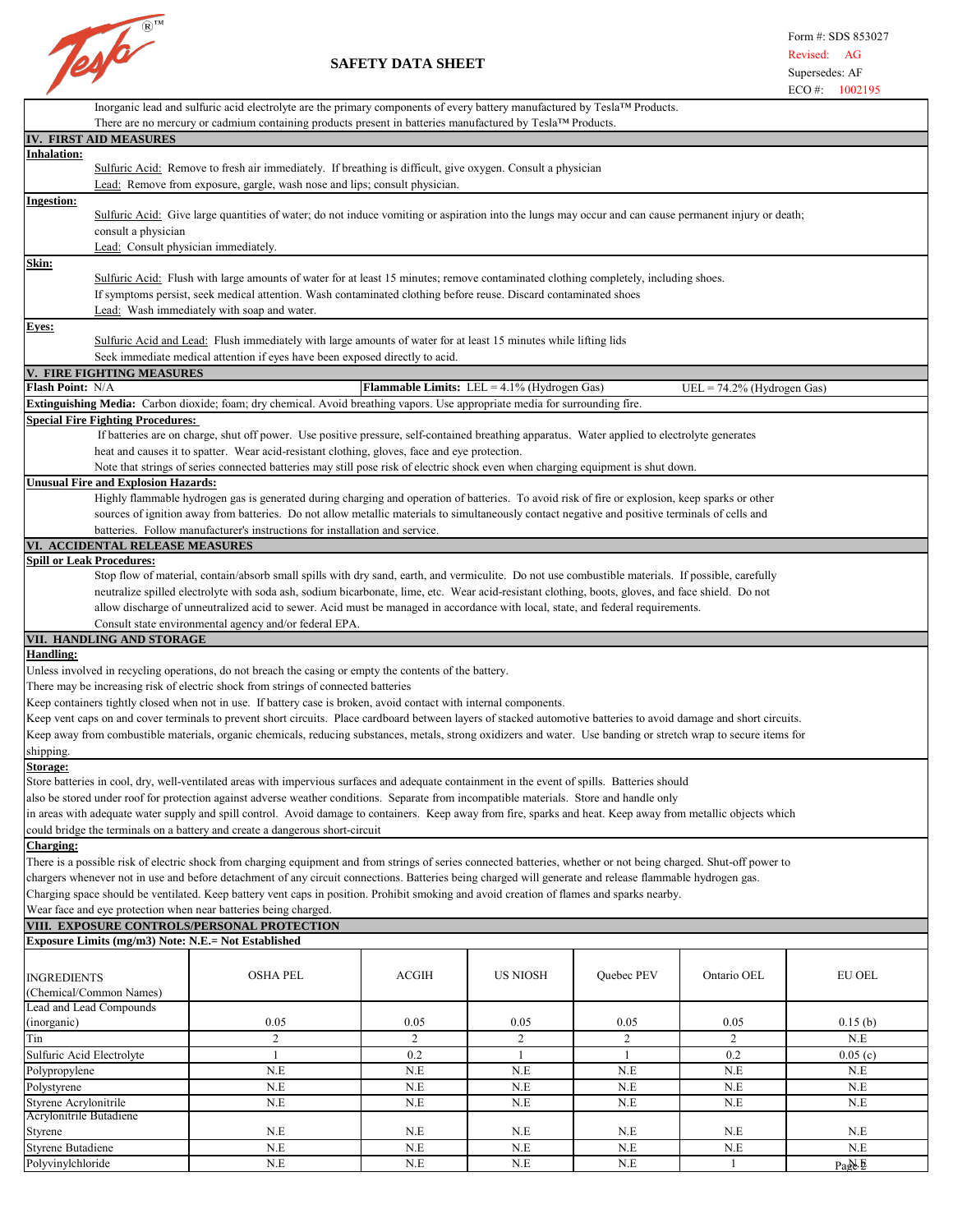

|                                                                                                                                         |                                                                                                                                                                                                                                                                                                                                                                                                                                                                                                                                                                                                                                                                                                                             |                                         |                                                                        |     |                                          | $ECO \#$ :<br>1002195 |
|-----------------------------------------------------------------------------------------------------------------------------------------|-----------------------------------------------------------------------------------------------------------------------------------------------------------------------------------------------------------------------------------------------------------------------------------------------------------------------------------------------------------------------------------------------------------------------------------------------------------------------------------------------------------------------------------------------------------------------------------------------------------------------------------------------------------------------------------------------------------------------------|-----------------------------------------|------------------------------------------------------------------------|-----|------------------------------------------|-----------------------|
| Polycarbonate, Hard<br>Rubber, Polyethylene                                                                                             | N.E                                                                                                                                                                                                                                                                                                                                                                                                                                                                                                                                                                                                                                                                                                                         | N.E                                     | N.E                                                                    | N.E | N.E                                      | N.E                   |
| Polyphenylene Oxide                                                                                                                     | N.E                                                                                                                                                                                                                                                                                                                                                                                                                                                                                                                                                                                                                                                                                                                         | N.E                                     | N.E                                                                    | N.E | N.E                                      | N.E                   |
| Polycarbonate/Polyester Alloy<br>Rubber, Polyethylene                                                                                   | N.E                                                                                                                                                                                                                                                                                                                                                                                                                                                                                                                                                                                                                                                                                                                         | N.E                                     | N.E                                                                    | N.E | N.E                                      | N.E                   |
| Absorbent Glass Mat                                                                                                                     | N.E                                                                                                                                                                                                                                                                                                                                                                                                                                                                                                                                                                                                                                                                                                                         | N.E                                     | N.E                                                                    | N.E | N.E                                      | N.E                   |
| <b>NOTES:</b><br>(b) As inhalable aerosol<br>(c) Thoracic fraction                                                                      |                                                                                                                                                                                                                                                                                                                                                                                                                                                                                                                                                                                                                                                                                                                             |                                         |                                                                        |     |                                          |                       |
|                                                                                                                                         |                                                                                                                                                                                                                                                                                                                                                                                                                                                                                                                                                                                                                                                                                                                             |                                         |                                                                        |     |                                          |                       |
| <b>Engineering Controls (Ventilation):</b><br><b>Respiratory Protection (NIOSH/MSHA approved):</b>                                      | Store and handle in well-ventilated area. If mechanical ventilation is used, components must be acid-resistant.<br>Handle batteries cautiously to avoid spills. Make certain vent caps are on securely. Avoid contact with internal components. Wear protective<br>clothing, eye and face protection when filling, charging or handling batteries. Do not allow metallic materials to simultaneously contact both the<br>positive and negative terminals of the batteries. Charge the batteries in areas with adequate ventilation. General dilution ventilation is acceptable.<br>None required under normal conditions. When concentrations of sulfuric acid mist are known to exceed the PEL, use NIOSH or MSHA-approved |                                         |                                                                        |     |                                          |                       |
| respiratory protection.<br><b>Skin Protection:</b>                                                                                      |                                                                                                                                                                                                                                                                                                                                                                                                                                                                                                                                                                                                                                                                                                                             |                                         |                                                                        |     |                                          |                       |
|                                                                                                                                         | If battery case is damaged, use rubber or plastic acid-resistant gloves with elbow-length gauntlet, acid-resistant apron, clothing and boots                                                                                                                                                                                                                                                                                                                                                                                                                                                                                                                                                                                |                                         |                                                                        |     |                                          |                       |
| <b>Eye Protection:</b>                                                                                                                  | If battery case is damaged, use chemical goggles or face shield.                                                                                                                                                                                                                                                                                                                                                                                                                                                                                                                                                                                                                                                            |                                         |                                                                        |     |                                          |                       |
| <b>Other Protection:</b>                                                                                                                |                                                                                                                                                                                                                                                                                                                                                                                                                                                                                                                                                                                                                                                                                                                             |                                         |                                                                        |     |                                          |                       |
| IX. PHYSICAL AND CHEMICAL PROPERTIES                                                                                                    | Under severe exposure emergency conditions, wear acid-resistant clothing and boots.                                                                                                                                                                                                                                                                                                                                                                                                                                                                                                                                                                                                                                         |                                         |                                                                        |     |                                          |                       |
| <b>Properties Listed Below are for Electrolyte:</b>                                                                                     |                                                                                                                                                                                                                                                                                                                                                                                                                                                                                                                                                                                                                                                                                                                             |                                         |                                                                        |     |                                          |                       |
| <b>Boiling Point:</b>                                                                                                                   |                                                                                                                                                                                                                                                                                                                                                                                                                                                                                                                                                                                                                                                                                                                             | $203 - 240$ °F                          | Specific Gravity ( $H2O = 1$ ):                                        |     | 1.215 to 1.350                           |                       |
| <b>Melting Point:</b>                                                                                                                   |                                                                                                                                                                                                                                                                                                                                                                                                                                                                                                                                                                                                                                                                                                                             | N/A                                     | Vapor Pressure (mm Hg):                                                |     | 10                                       |                       |
| <b>Solubility in Water:</b><br>Evaporation Rate: (Butyl Acetate = $1$ )                                                                 |                                                                                                                                                                                                                                                                                                                                                                                                                                                                                                                                                                                                                                                                                                                             | 100%<br>Less than 1                     | Vapor Density $(AIR = 1)$ :<br>% Volatile by Weight:                   |     | Greater than 1<br>N/A                    |                       |
|                                                                                                                                         |                                                                                                                                                                                                                                                                                                                                                                                                                                                                                                                                                                                                                                                                                                                             | $\mathbf{p}$ H: $\approx$ 1 to 2        | <b>Flash Point:</b>                                                    |     | Below room temperature (as hydrogen gas) |                       |
| <b>LEL (Lower Explosive Limit)</b>                                                                                                      |                                                                                                                                                                                                                                                                                                                                                                                                                                                                                                                                                                                                                                                                                                                             | 4.1% (Hydrogen)                         | <b>UEL (Upper Explosive Limit)</b>                                     |     | 74.2% (Hydrogen)                         |                       |
| <b>Appearance and Odor:</b>                                                                                                             |                                                                                                                                                                                                                                                                                                                                                                                                                                                                                                                                                                                                                                                                                                                             | Manufactured article; no apparent odor. | Electrolyte is a clear liquid with a sharp, penetrating, pungent odor. |     |                                          |                       |
| X. STABILITY AND REACTIVITY                                                                                                             |                                                                                                                                                                                                                                                                                                                                                                                                                                                                                                                                                                                                                                                                                                                             |                                         |                                                                        |     |                                          |                       |
| Stability: Stable X                                                                                                                     | Unstable                                                                                                                                                                                                                                                                                                                                                                                                                                                                                                                                                                                                                                                                                                                    |                                         |                                                                        |     |                                          |                       |
| This product is stable under normal conditions at ambient temperature<br>Conditions To Avoid: Prolonged overcharge; sources of ignition |                                                                                                                                                                                                                                                                                                                                                                                                                                                                                                                                                                                                                                                                                                                             |                                         |                                                                        |     |                                          |                       |
| Incompatibility: (Materials to avoid)                                                                                                   | Sulfuric Acid: Contact with combustibles and organic materials may cause fire and explosion. Also reacts violently with strong reducing agents,                                                                                                                                                                                                                                                                                                                                                                                                                                                                                                                                                                             |                                         |                                                                        |     |                                          |                       |
| hydrogen gas.                                                                                                                           | metals, sulfur trioxide gas, strong oxidizers and water. Contact with metals may produce toxic sulfur dioxide fumes and may release flammable<br>Lead Compounds: Avoid contact with strong acids, bases, halides, halogenates, potassium nitrate, permanganate, peroxides, nascent hydrogen                                                                                                                                                                                                                                                                                                                                                                                                                                 |                                         |                                                                        |     |                                          |                       |
| and reducing agents.                                                                                                                    |                                                                                                                                                                                                                                                                                                                                                                                                                                                                                                                                                                                                                                                                                                                             |                                         |                                                                        |     |                                          |                       |
| <b>Hazardous Decomposition Products:</b>                                                                                                | Sulfuric Acid: Sulfur trioxide, carbon monoxide, sulfuric acid mist, sulfur dioxide, and hydrogen sulfide.<br>Lead Compounds: High temperatures likely to produce toxic metal fume, vapor, or dust; contact with strong acid or base or presence of nascent                                                                                                                                                                                                                                                                                                                                                                                                                                                                 |                                         |                                                                        |     |                                          |                       |
|                                                                                                                                         | hydrogen may generate highly toxic arsine gas.                                                                                                                                                                                                                                                                                                                                                                                                                                                                                                                                                                                                                                                                              |                                         |                                                                        |     |                                          |                       |
| Hazardous Polymerization:                                                                                                               |                                                                                                                                                                                                                                                                                                                                                                                                                                                                                                                                                                                                                                                                                                                             |                                         |                                                                        |     |                                          |                       |
| Will not occur<br>XI. TOXICOLOGICAL INFORMATION                                                                                         |                                                                                                                                                                                                                                                                                                                                                                                                                                                                                                                                                                                                                                                                                                                             |                                         |                                                                        |     |                                          |                       |
| <b>Routes of Entry:</b>                                                                                                                 |                                                                                                                                                                                                                                                                                                                                                                                                                                                                                                                                                                                                                                                                                                                             |                                         |                                                                        |     |                                          |                       |
|                                                                                                                                         | Sulfuric Acid: Harmful by all routes of entry.<br>Lead Compounds: Hazardous exposure can occur only when product is heated, oxidized or otherwise processed or damaged to create dust, vapor                                                                                                                                                                                                                                                                                                                                                                                                                                                                                                                                |                                         |                                                                        |     |                                          |                       |
|                                                                                                                                         | or fume. The presence of nascent hydrogen may generate highly toxic arsine gas.                                                                                                                                                                                                                                                                                                                                                                                                                                                                                                                                                                                                                                             |                                         |                                                                        |     |                                          |                       |
| Inhalation:                                                                                                                             | Sulfuric Acid: Breathing of sulfuric acid vapors or mists may cause severe respiratory irritation.                                                                                                                                                                                                                                                                                                                                                                                                                                                                                                                                                                                                                          |                                         |                                                                        |     |                                          |                       |
| <b>Ingestion:</b>                                                                                                                       | Lead Compounds: Inhalation of lead dust or fumes may cause irritation of upper respiratory tract and lungs.                                                                                                                                                                                                                                                                                                                                                                                                                                                                                                                                                                                                                 |                                         |                                                                        |     |                                          |                       |
|                                                                                                                                         | Sulfuric Acid: May cause severe irritation of mouth, throat, esophagus and stomach.<br>Lead Compounds: Acute ingestion may cause abdominal pain, nausea, vomiting, diarrhea and severe cramping. This may lead rapidly to systemic                                                                                                                                                                                                                                                                                                                                                                                                                                                                                          |                                         |                                                                        |     |                                          |                       |
| <b>Skin Contact:</b>                                                                                                                    | toxicity and must be treated by a physician.                                                                                                                                                                                                                                                                                                                                                                                                                                                                                                                                                                                                                                                                                |                                         |                                                                        |     |                                          |                       |
|                                                                                                                                         | Sulfuric Acid: Severe irritation, burns and ulceration.<br>Lead Compounds: Not absorbed through the skin.                                                                                                                                                                                                                                                                                                                                                                                                                                                                                                                                                                                                                   |                                         |                                                                        |     |                                          |                       |
| <b>Eye Contact:</b><br>Sulfuric Acid: Severe irritation, burns, cornea damage, and blindness.                                           |                                                                                                                                                                                                                                                                                                                                                                                                                                                                                                                                                                                                                                                                                                                             |                                         |                                                                        |     | Page 3                                   |                       |

## <u>Contact:</u>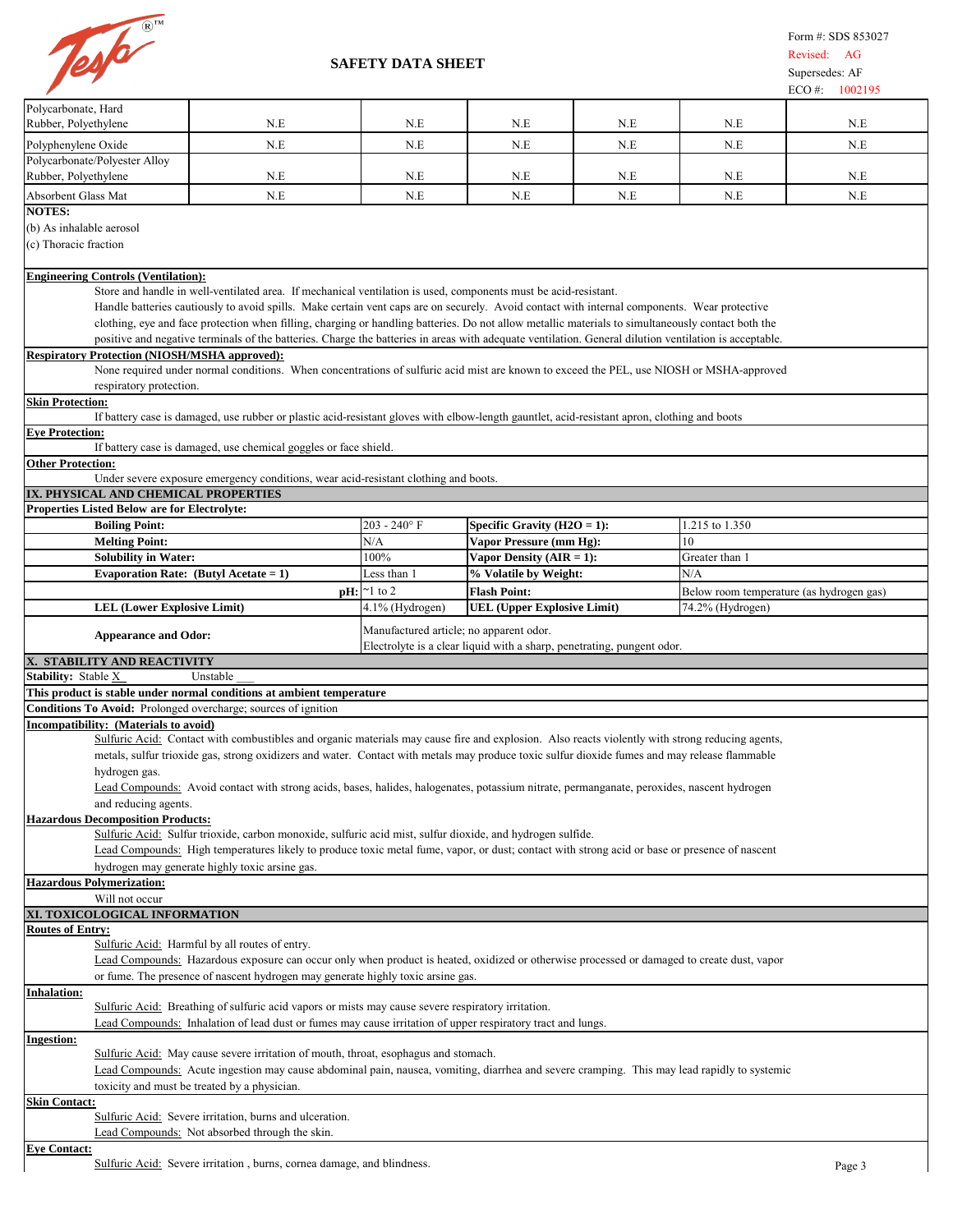

|                                                                                                                                                           | LU +.<br>1002173 |
|-----------------------------------------------------------------------------------------------------------------------------------------------------------|------------------|
| Lead Components: May cause eye irritation.                                                                                                                |                  |
| <b>Effects of Overexposure - Acute:</b>                                                                                                                   |                  |
| Sulfuric Acid: Severe skin irritation, damage to cornea, upper respiratory irritation.                                                                    |                  |
| Lead Compounds: Symptoms of toxicity include headache, fatigue, abdominal pain, loss of appetite, muscle aches and weakness, sleep                        |                  |
| disturbances and irritability.                                                                                                                            |                  |
| <b>Effects of Overexposure - Chronic:</b>                                                                                                                 |                  |
| Sulfuric Acid: Possible erosion of tooth enamel, inflammation of nose, throat and bronchial tubes.                                                        |                  |
| Lead Compounds: Anemia; neuropathy, particularly of the motor nerves, with wrist drop; kidney damage; reproductive changes in males and                   |                  |
| females. Repeated exposure to lead and lead compounds in the workplace may result in nervous system toxicity. Some toxicologists report abnormal          |                  |
| conduction velocities in persons with blood lead levels of 50mcg/100 ml or higher. Heavy lead exposure may result in central nervous system damage,       |                  |
| encephalopathy and damage to the blood-forming (hematopoietic) tissues.                                                                                   |                  |
| Carcinogenicity:                                                                                                                                          |                  |
| Sulfuric Acid: The International Agency for Research on Cancer (IARC) has classified "strong inorganic acid mist containing sulfuric acid" as a           |                  |
| Group 1 carcinogen, a substance that is carcinogenic to humans. This classification does not apply to liquid forms of sulfuric acid or sulfuric           |                  |
| acid solutions contained within a battery. Inorganic acid mist (sulfuric acid mist) is not generated under normal use of this product. Misuse of the      |                  |
| product, such as overcharging, may result in the generation of sulfuric acid mist.                                                                        |                  |
| Lead Compounds: Lead is listed as a Group 2A carcinogen, likely in animals at extreme doses. Per the guidance found in OSHA 29 CFR 1910.1200              |                  |
| Appendix F, this is approximately equivalent to GHS Category 1B. Proof of carcinogenicity in humans is lacking at present.                                |                  |
| <b>Medical Conditions Generally Aggravated by Exposure:</b>                                                                                               |                  |
| Overexposure to sulfuric acid mist may cause lung damage and aggravate pulmonary conditions. Contact of sulfuric acid with skin may aggravate             |                  |
| diseases such as eczema and contact dermatitis. Lead and its compounds can aggravate some forms of kidney, liver and neurologic diseases.                 |                  |
| <b>Acute Toxicity:</b>                                                                                                                                    |                  |
| Inhalation LD50:                                                                                                                                          |                  |
| Electrolyte: LC50 rat: 375 mg/m3; LC50: guinea pig: 510 mg/m3                                                                                             |                  |
| Elemental Lead: Acute Toxicity Point Estimate = $4500$ ppmV (based on lead bullion)                                                                       |                  |
|                                                                                                                                                           |                  |
| Oral LD50:                                                                                                                                                |                  |
| Electrolyte: rat: 2140 mg/kg                                                                                                                              |                  |
| Elemental Lead: Acute Toxicity Estimate (ATE) = 500 mg/kg body weight (based on lead bullion)                                                             |                  |
|                                                                                                                                                           |                  |
| <b>Additional Health Data:</b>                                                                                                                            |                  |
|                                                                                                                                                           |                  |
| All heavy metals, including the hazardous ingredients in this product, are taken into the body primarily by inhalation and ingestion.                     |                  |
| Most inhalation problems can be avoided by adequate precautions such as ventilation and respiratory protection covered in Section 8.                      |                  |
| Follow good personal hygiene to avoid inhalation and ingestion: wash hands, face, neck and arms thoroughly before eating, smoking or leaving the          |                  |
| worksite. Keep contaminated clothing out of non-contaminated areas, or wear cover clothing when in such areas. Restrict the use and presence of food,     |                  |
| tobacco and cosmetics to non-contaminated areas. Work clothes and work equipment used in contaminated areas must remain in designated areas and           |                  |
| never taken home or laundered with personal non-contaminated clothing. This product is intended for industrial use only and should be isolated from       |                  |
| children and their environment.                                                                                                                           |                  |
|                                                                                                                                                           |                  |
| The 19 <sup>th</sup> Amendment to EC Directive 67/548/EEC classified lead compounds, but not lead in metal form, as possibly toxic to reproduction.       |                  |
| Risk phrase 61: May cause harm to the unborn child, applies to lead compounds, especially soluble forms.                                                  |                  |
| XII. ECOLOGICAL INFORMATION                                                                                                                               |                  |
| <b>Environmental Fate:</b>                                                                                                                                |                  |
| Lead is very persistent in soil and sediments. No data on environmental degradation. Mobility of metallic lead between ecological compartments is slow.   |                  |
| Bioaccumulation of lead occurs in aquatic and terrestrial animals and plants but little bioaccumulation occurs through the food chain.                    |                  |
| Most studies include lead compounds and not elemental lead.                                                                                               |                  |
| <b>Environmental Toxicity: Aquatic Toxicity:</b>                                                                                                          |                  |
| Sulfuric acid:<br>24-hr LC50, freshwater fish (Brachydanio rerio): 82 mg/L                                                                                |                  |
| 96 hr-LOEC, freshwater fish (Cyprinus carpio): 22 mg/L                                                                                                    |                  |
| 48 hr LC50 (modeled for aquatic invertebrates): <1 mg/L, based on lead bullion<br>Lead:                                                                   |                  |
| <b>Additional Information:</b>                                                                                                                            |                  |
| · No known effects on stratospheric ozone depletion.                                                                                                      |                  |
| · Volatile organic compounds: 0% (by Volume)                                                                                                              |                  |
| · Water Endangering Class (WGK): NA                                                                                                                       |                  |
| XIII. DISPOSAL CONSIDERATIONS (UNITED STATES)                                                                                                             |                  |
| Spent batteries: Send to secondary lead smelter for recycling. Spent lead-acid batteries are not regulated as hazardous waste when the requirements of    |                  |
| 40 CFR Section 266.80 are met. This should be managed in accordance with approved local, state and federal requirements. Consult state environmental      |                  |
| agency and/or federal EPA.                                                                                                                                |                  |
| Electrolyte:                                                                                                                                              |                  |
| Place neutralized slurry into sealed containers and handle as applicable with state and federal regulations. Large water-diluted spills, after            |                  |
| neutralization and testing, should be managed in accordance with approved local, state and federal requirements. Consult state environmental              |                  |
| agency and/or federal EPA.                                                                                                                                |                  |
| Following local, State/Provincial, and Federal/National regulations applicable to end-of-life characteristics will be the responsibility of the end-user. |                  |
| XIV. TRANSPORT INFORMATION                                                                                                                                |                  |
| U.S. DOT:                                                                                                                                                 |                  |
| Excepted from the hazardous materials regulations (HMR) because the batteries meet the requirements of 49 CFR 173.159(f) and 49 CFR 173.159a              |                  |
| of the U.S. Department of Transportation's HMR. Battery and outer package must be marked "NONSPILLABLE" or "NONSPILLABLE BATTERY"                         |                  |
|                                                                                                                                                           | P <sub>000</sub> |

Excepted from the hazardous materials regulations ( HMR) because the batteries meet the requirements of 49 CFR 173.159(f) and 49 CFR 173.159a of the U.S. Department of Transportation's HMR. Battery and outer package must be marked " NONSPILLABLE" or "NONSPILLABLE BATTERY" Page 4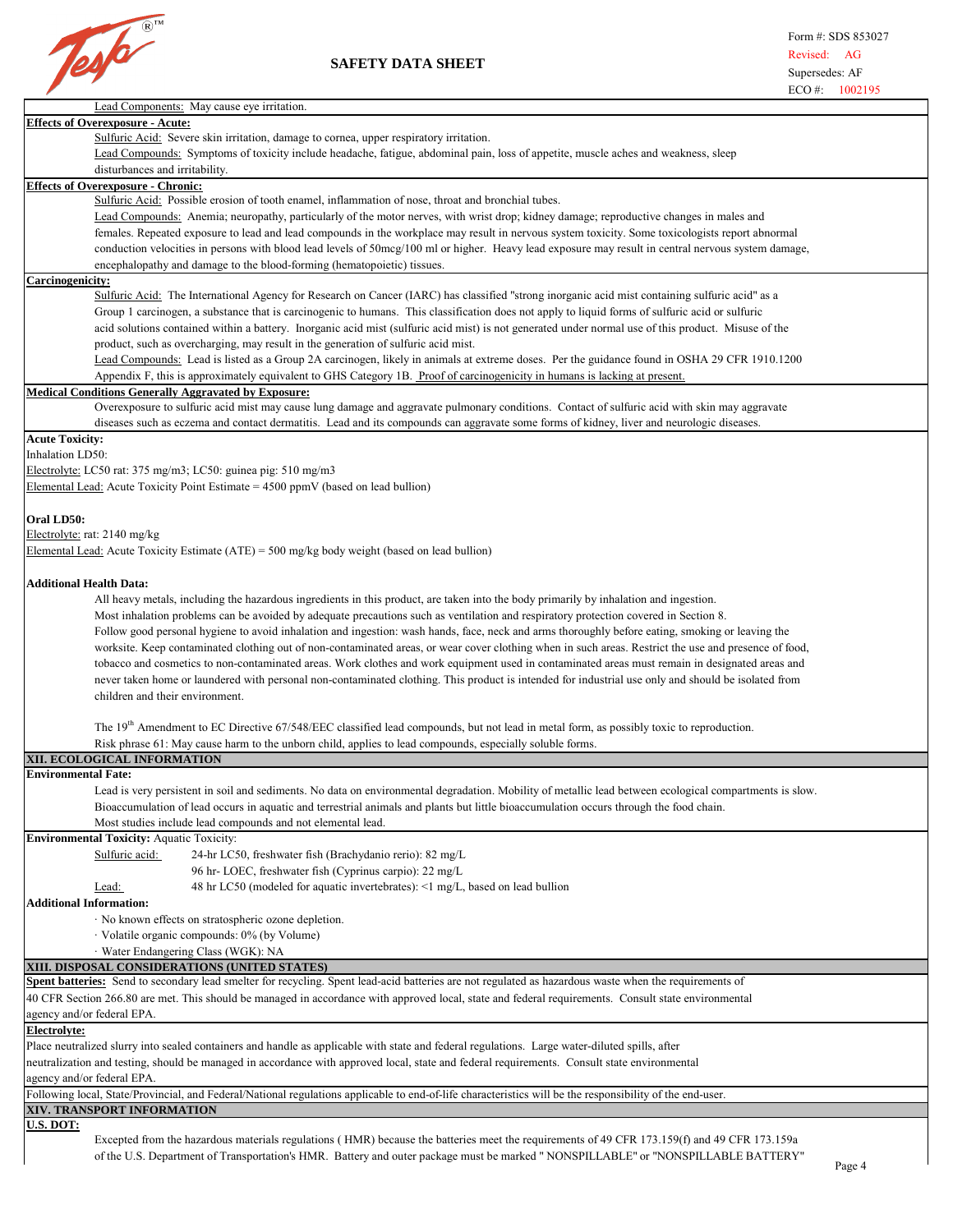

|                               | Battery terminals must be protected against short circuits.                                                                                                                                                 |            |                                                                                                                                                                                                                                                                                                                                                                                                                                                                        |  |  |  |  |
|-------------------------------|-------------------------------------------------------------------------------------------------------------------------------------------------------------------------------------------------------------|------------|------------------------------------------------------------------------------------------------------------------------------------------------------------------------------------------------------------------------------------------------------------------------------------------------------------------------------------------------------------------------------------------------------------------------------------------------------------------------|--|--|--|--|
|                               | <b>IATA Dangerous Goods Regulations DGR:</b>                                                                                                                                                                |            |                                                                                                                                                                                                                                                                                                                                                                                                                                                                        |  |  |  |  |
|                               |                                                                                                                                                                                                             |            | Excepted from the dangerous goods regulations because the batteries meet the requirements of Packing Instruction 872 and Special Provisions A67 of                                                                                                                                                                                                                                                                                                                     |  |  |  |  |
|                               | the International Air Transportation Association (IATA) Dangerous goods Regulations and International Civil Aviation Organization (ICAO) Technical                                                          |            |                                                                                                                                                                                                                                                                                                                                                                                                                                                                        |  |  |  |  |
|                               | Instructions. Battery Terminals must be protected against short circuits.                                                                                                                                   |            |                                                                                                                                                                                                                                                                                                                                                                                                                                                                        |  |  |  |  |
|                               | The words "NOT RESTRICTED", SPECIAL PROVISION A67" must be provided when the air waybill is issued.                                                                                                         |            |                                                                                                                                                                                                                                                                                                                                                                                                                                                                        |  |  |  |  |
| IMDG:                         |                                                                                                                                                                                                             |            | Excepted from the dangerous goods regulations for transport by sea because the batteries meet the requirements of Special Provision 238 of the                                                                                                                                                                                                                                                                                                                         |  |  |  |  |
|                               | International Maritime Dangerous Goods (IMDG CODE). Battery terminals must be protected against short circuits.                                                                                             |            |                                                                                                                                                                                                                                                                                                                                                                                                                                                                        |  |  |  |  |
|                               | <b>Requirements for Safe Shipping and Handling of Cyclon Cells:</b>                                                                                                                                         |            |                                                                                                                                                                                                                                                                                                                                                                                                                                                                        |  |  |  |  |
|                               |                                                                                                                                                                                                             |            | Warning – Electrical Fire Hazard – Protect against shorting. Terminals can short and cause a fire if not insulated during shipping. Cyclon product<br>must be labeled "NONSPILLABLE" during shipping. Follow all federal shipping regulations. See section IX of this sheet and CFR 49 Parts 171                                                                                                                                                                       |  |  |  |  |
|                               | through 180, available online at wwww.gpoaccess.gov.                                                                                                                                                        |            |                                                                                                                                                                                                                                                                                                                                                                                                                                                                        |  |  |  |  |
|                               | <b>Requirements for Shipping Cyclon Product as Single Cells:</b>                                                                                                                                            |            | Protective caps or other durable inert material must be used to insulate each terminal of each cell unless cells are shipping in the original packaging                                                                                                                                                                                                                                                                                                                |  |  |  |  |
|                               |                                                                                                                                                                                                             |            | from Tesla™, in full box quantities. Protective caps are available for all cell sizes by contacting Tesla™ Customer Service at 1-302-324-8910.                                                                                                                                                                                                                                                                                                                         |  |  |  |  |
|                               | <b>Requirements for Shipping Cyclon Product Assembled Into Multicell Batteries:</b>                                                                                                                         |            |                                                                                                                                                                                                                                                                                                                                                                                                                                                                        |  |  |  |  |
|                               |                                                                                                                                                                                                             |            | Assembled batteries must have short circuit protection during shipping. Exposed terminals, connectors, or lead wires must be insulated with a                                                                                                                                                                                                                                                                                                                          |  |  |  |  |
|                               | durable inert material to prevent exposure during shipping.                                                                                                                                                 |            |                                                                                                                                                                                                                                                                                                                                                                                                                                                                        |  |  |  |  |
|                               | XV. REGULATORY INFORMATION                                                                                                                                                                                  |            |                                                                                                                                                                                                                                                                                                                                                                                                                                                                        |  |  |  |  |
| UNITED STATES:                |                                                                                                                                                                                                             |            |                                                                                                                                                                                                                                                                                                                                                                                                                                                                        |  |  |  |  |
| <b>EPA SARA Title III:</b>    |                                                                                                                                                                                                             |            |                                                                                                                                                                                                                                                                                                                                                                                                                                                                        |  |  |  |  |
|                               | Section 302 EPCRA Extremely Hazardous Substances (EHS):                                                                                                                                                     |            |                                                                                                                                                                                                                                                                                                                                                                                                                                                                        |  |  |  |  |
|                               | Sulfuric acid is a listed "Extremely Hazardous Substance" under EPCRA, with a Threshold Planning Quantity (TPQ) of 1,000 lbs.                                                                               |            |                                                                                                                                                                                                                                                                                                                                                                                                                                                                        |  |  |  |  |
|                               |                                                                                                                                                                                                             |            | EPCRA Section 302 notification is required if 1000 lbs or more of sulfuric acid is present at one site (40 CFR 370.10). For more information consult                                                                                                                                                                                                                                                                                                                   |  |  |  |  |
|                               | 40 CFR Part 355. The quantity of sulfuric acid will vary by battery type. Contact your Tesla <sup>TM</sup> representative for additional information                                                        |            |                                                                                                                                                                                                                                                                                                                                                                                                                                                                        |  |  |  |  |
|                               | Section 304 CERCLA Hazardous Substances:                                                                                                                                                                    |            |                                                                                                                                                                                                                                                                                                                                                                                                                                                                        |  |  |  |  |
|                               | Reportable Quantity (RQ) for spilled 100% sulfuric acid under CERCLA (Superfund) and                                                                                                                        |            |                                                                                                                                                                                                                                                                                                                                                                                                                                                                        |  |  |  |  |
|                               |                                                                                                                                                                                                             |            | EPCRA (Emergency Planning and Community Right to Know Act) is 1,000 lbs. State and local reportable quantities for spilled sulfuric acid may vary.                                                                                                                                                                                                                                                                                                                     |  |  |  |  |
|                               | Section 311/312 Hazard Categorization:                                                                                                                                                                      |            |                                                                                                                                                                                                                                                                                                                                                                                                                                                                        |  |  |  |  |
|                               | present in quantities of 10,000 lbs or more. For more information consult 40 CFR 370.10 and 40 CFR 370.40                                                                                                   |            | EPCRA Section 312 Tier Two reporting is required for non-automotive batteries if sulfuric acid is present in quantities of 500 lbs or more and/or if lead is                                                                                                                                                                                                                                                                                                           |  |  |  |  |
|                               | Section 313 EPCRA Toxic Substances:                                                                                                                                                                         |            |                                                                                                                                                                                                                                                                                                                                                                                                                                                                        |  |  |  |  |
| <b>Supplier Notification:</b> | or the person produced the article. However, this exemption applies only to the quantity of the toxic chemical present in the article.                                                                      |            | 40 CFR section 372.38 (b) states: If a toxic chemical is present in an article at a covered facility, a person is not required to consider the quantity of the<br>toxic chemical present in such article when determining whether an applicable threshold has been met under § 372.25, § 372.27, or § 372.28 or<br>determining the amount of release to be reported under § 372.30. This exemption applies whether the person received the article from another person |  |  |  |  |
|                               |                                                                                                                                                                                                             |            | This product contains toxic chemicals, which may be reportable under EPCRA Section 313 Toxic Chemical Release Inventory (Form R) requirements.<br>If you are a manufacturing facility under SIC codes 20 through 39, the following information is provided to enable you to complete the required reports:                                                                                                                                                             |  |  |  |  |
|                               | Toxic Chemical                                                                                                                                                                                              | CAS Number | Approximate % by Wt.                                                                                                                                                                                                                                                                                                                                                                                                                                                   |  |  |  |  |
|                               | Lead                                                                                                                                                                                                        | 7439-92-1  | $45 - 60$                                                                                                                                                                                                                                                                                                                                                                                                                                                              |  |  |  |  |
|                               | Sulfuric Acid Electrolyte                                                                                                                                                                                   | 7664-93-9  | $15 - 20$                                                                                                                                                                                                                                                                                                                                                                                                                                                              |  |  |  |  |
|                               | (Sulfuric Acid/Water)<br>Tin                                                                                                                                                                                | 7440-31-5  | $0.1 - 0.2$                                                                                                                                                                                                                                                                                                                                                                                                                                                            |  |  |  |  |
|                               | See 40 CFR Part 370 for more details.                                                                                                                                                                       |            |                                                                                                                                                                                                                                                                                                                                                                                                                                                                        |  |  |  |  |
|                               | If you distribute this product to other manufacturers in SIC Codes 20 through 39, this information must be provided with the first shipment<br>of each calendar year.                                       |            |                                                                                                                                                                                                                                                                                                                                                                                                                                                                        |  |  |  |  |
|                               | The Section 313 supplier notification requirement does not apply to batteries, which are "consumer products".                                                                                               |            |                                                                                                                                                                                                                                                                                                                                                                                                                                                                        |  |  |  |  |
| <b>TSCA:</b>                  |                                                                                                                                                                                                             |            |                                                                                                                                                                                                                                                                                                                                                                                                                                                                        |  |  |  |  |
|                               | TSCA Section 8b – Inventory Status: All chemicals comprising this product are either exempt or listed on the TSCA Inventory.                                                                                |            |                                                                                                                                                                                                                                                                                                                                                                                                                                                                        |  |  |  |  |
|                               | context of individual section 5, 6, or 7 actions.                                                                                                                                                           |            | TSCA Section 12b (40 CFR Part 707.60(b)) No notice of export will be required for articles, except PCB articles, unless the Agency so requires in the                                                                                                                                                                                                                                                                                                                  |  |  |  |  |
|                               | TSCA Section 13 (40 CFR Part 707.20): No import certification required (EPA 305-B-99-001, June 1999, Introduction to the<br>Chemical Import Requirements of the Toxic Substances Control Act, Section IV.A) |            |                                                                                                                                                                                                                                                                                                                                                                                                                                                                        |  |  |  |  |
| <b>RCRA:</b>                  |                                                                                                                                                                                                             |            |                                                                                                                                                                                                                                                                                                                                                                                                                                                                        |  |  |  |  |
|                               | Waste sulfuric acid is a characteristic hazardous waste; EPA hazardous waste number D002 (corrosivity) and D008 (lead).                                                                                     |            | Spent Lead Acid Batteries are subject to streamlined handling requirements when managed in compliance with 40 CFR section 266.80 or 40 CFR part 273.                                                                                                                                                                                                                                                                                                                   |  |  |  |  |
| CAA:                          |                                                                                                                                                                                                             |            | Page 5                                                                                                                                                                                                                                                                                                                                                                                                                                                                 |  |  |  |  |
|                               |                                                                                                                                                                                                             |            |                                                                                                                                                                                                                                                                                                                                                                                                                                                                        |  |  |  |  |